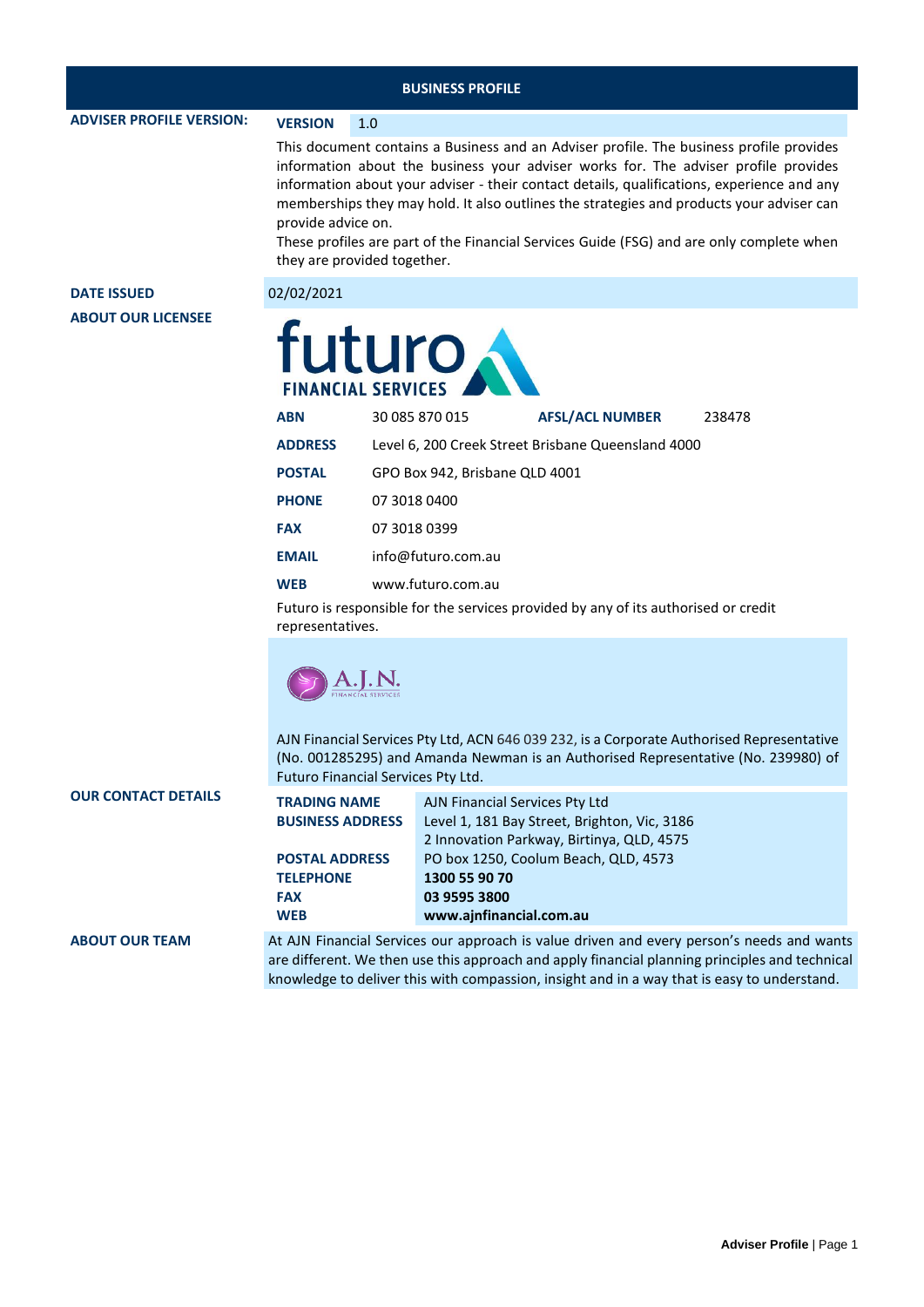



The fees charged for our advice and services may be based on:

- A set dollar amount that is agreed between you and us and invoiced directly to you.
- A percentage-based fee that is agreed between you and us and paid via your product (if possible).

Please refer to our Client Value Proposition for full details in relation to the cost of our services.

Our advice fees (inclusive of GST) include charges for the following advice services:

| <b>INITIAL CONSULTATION (1 HOUR)</b> | \$195              |
|--------------------------------------|--------------------|
| <b>ADVICE HOURLY RATE</b>            | S <sub>195</sub>   |
| <b>INITIAL ADVICE</b>                | $$2,500 - $5,000$  |
| <b>ADVICE IMPLEMENTATION</b>         | $$2,500 - $5,000$  |
| <b>ONGOING ADVICE</b>                | $$3,000 - $10,000$ |
| <b>ADDITIONAL ADVICE</b>             | \$195              |

Fees will increase on July 1 each year in line with the Consumer Price Index (CPI).

## **COMMISSIONS**

Commissions may be payable by product issuers for services in relation to insurance, banking deposit products, some loan products and older investment products and annuity products. For insurance, the commission is factored into the annual premium and at 1 Jan 2020 is as follows

- From 0% to 66% of the initial premium
- From 0% to 22% per annum of the renewal premium

For other products, this may range as follows:

- From 0% to 10% of the initial amount invested
- From 0% to 1.0% per annum for the value of your investment balance

Generally, the payment we receive will be based on the service provided. Details of other payments we receive are contained in the Product Disclosure Statements (PDS) for most financial product issuers, which are available from your adviser.

You have a right to request for further information in relation to the remuneration, the range of amounts or rates of remuneration, and soft dollar benefits received by the licensee and/or representative.

**HOW ARE WE PAID** Futuro collects our fees (incl. GST) and retains an amount of our turnover to support our business. This includes investment and strategy research, continuing education, compliance consulting and business coaching, allowing us to provide you with the highest quality service and advice. The remainder of our fees is paid to AJN Financial Services Pty Ltd from which your financial planner receives a salary

## **OTHER BENEFITS I RECEIVE**

**PAYMENTS FROM OTHER PROFESSIONALS - NIL**

**PAYMENTS TO OTHER PROFESSIONALS - Nil**

**RELATIONSHIPS AND ASSOCIATIONS** Nil

•